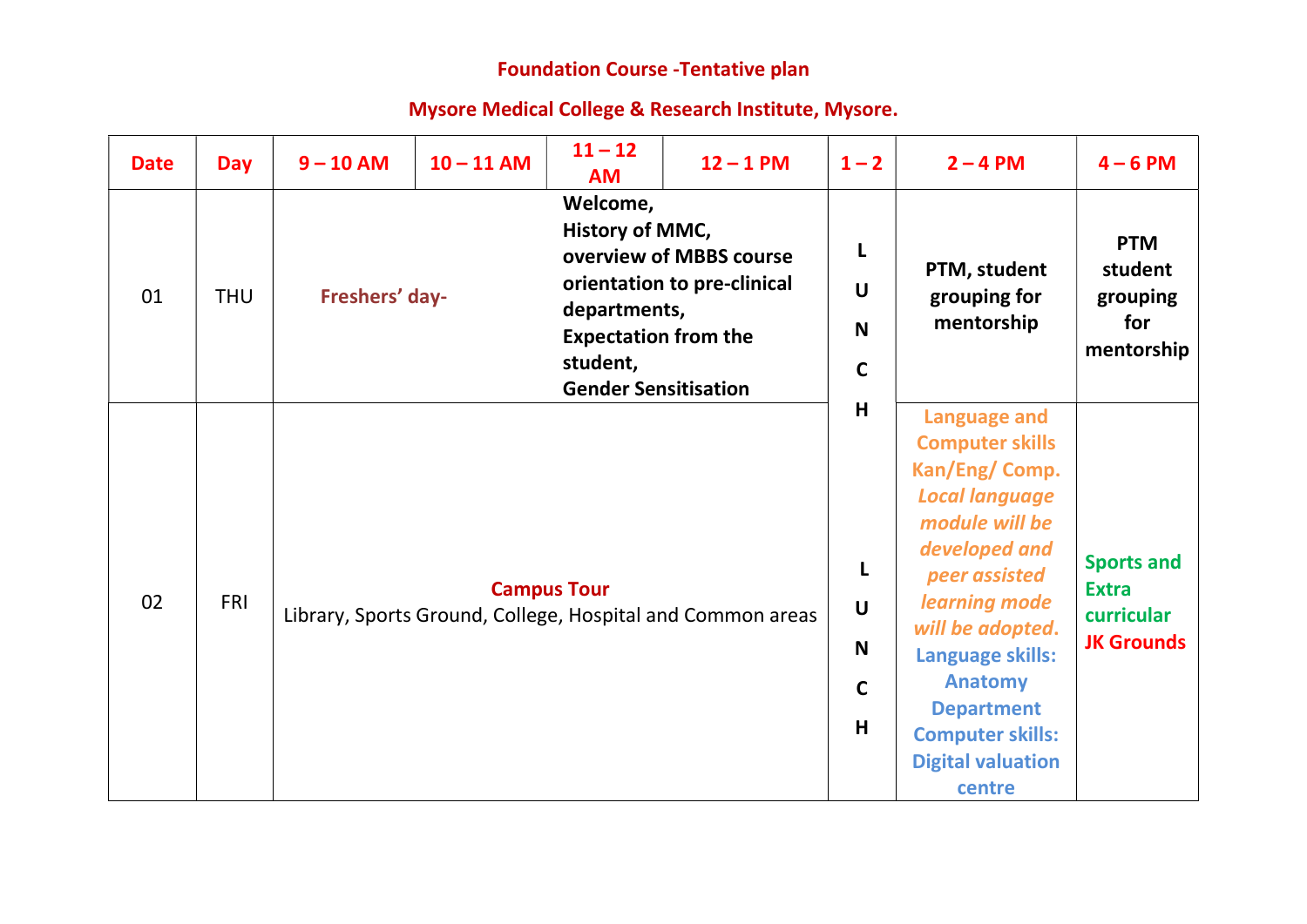| 03 | <b>SAT</b> | <b>Senior</b><br>student<br>experience<br><b>Lifestyle of Medical student</b><br>MEU team+ Wardens<br>sharing<br>Dr.<br>Sumanth | <b>White Coat oath</b><br>Dr. Sumanth           | Kan/Eng/ Comp.                                  | <b>Sports and</b><br><b>Extra</b><br>curricular |
|----|------------|---------------------------------------------------------------------------------------------------------------------------------|-------------------------------------------------|-------------------------------------------------|-------------------------------------------------|
| 05 | <b>MON</b> | <b>Stress and time Management</b><br>Dr. Raveesh, Dr. Meera, Dr. MAK                                                            | Kan/Eng/ Comp.                                  | <b>Sports and</b><br><b>Extra</b><br>curricular |                                                 |
| 06 | <b>TUE</b> | Learning pattern creative & innovative<br>approach / skills                                                                     | Dr. Asha<br>Dr. Ravish<br>Dr. Shubha<br>Dr. MAK | Kan/Eng/ Comp.                                  | <b>Sports and</b><br><b>Extra</b><br>curricular |
| 07 | <b>WED</b> | Orientation to 1 <sup>st</sup> year M.B.B.S.<br>Dr. Parashuram, Dr. Revathi Devi, Dr. Meera                                     |                                                 | Kan/Eng/ Comp.                                  | <b>Sports and</b><br><b>Extra</b><br>curricular |
| 08 | <b>THU</b> | Doctor Role / Responsibility in society<br><b>AETCOM 1.1 panel Discussion</b>                                                   |                                                 | Kan/Eng/ Comp.                                  | <b>Sports and</b><br><b>Extra</b><br>curricular |
| 09 | <b>FRI</b> | <b>CBME and Alternate Health Systems</b>                                                                                        | Dr. Hema<br>Dr. Manjunatha                      | Kan/Eng/ Comp.                                  | <b>Sports and</b><br><b>Extra</b><br>curricular |
| 10 | <b>SAT</b> | Field visit / Skill module<br>Community Medicine + Curriculum Committee+ Anaesthesia                                            |                                                 | <b>FV/Skill module</b>                          |                                                 |
| 14 | <b>WED</b> | <b>ATCOM Module 1.1</b>                                                                                                         |                                                 | Kan/Eng/ Comp.                                  | <b>Sports and</b><br><b>Extra</b><br>curricular |
| 15 | <b>THU</b> | 'I' DAY - Student activity and celebration of I Day<br>Personality workshop for students                                        |                                                 |                                                 |                                                 |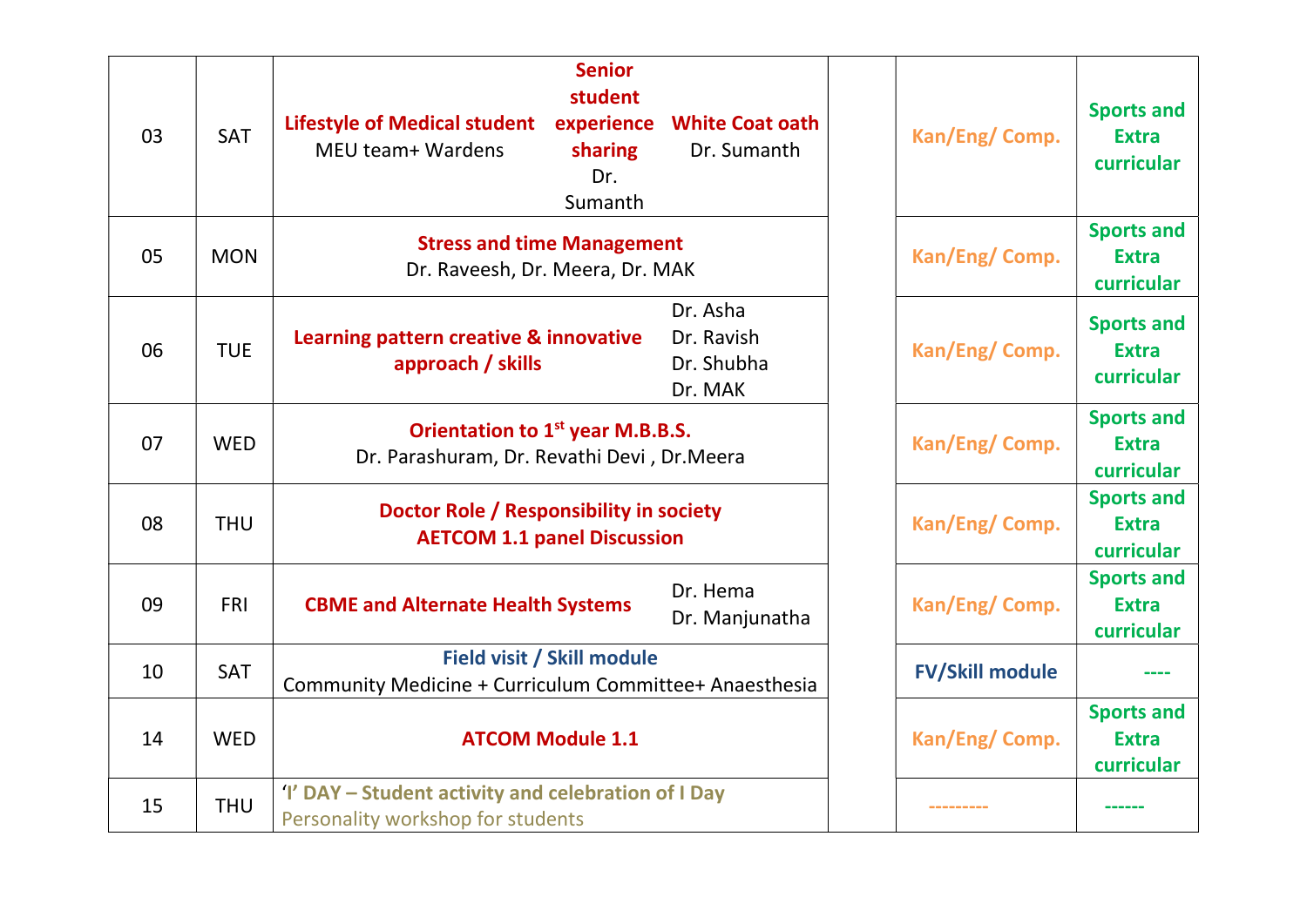| 16 | <b>FRI</b> | <b>Attitude &amp; Aptitude</b><br><b>Patients and community members involved</b><br>Dr. Raveesh                    |                                            | Kan/Eng/ Comp.          | <b>Sports and</b><br><b>Extra</b><br>curricular |
|----|------------|--------------------------------------------------------------------------------------------------------------------|--------------------------------------------|-------------------------|-------------------------------------------------|
| 17 | <b>SAT</b> | <b>Field visit / Skill Module</b>                                                                                  |                                            | <b>FV/Skill module</b>  |                                                 |
| 19 | <b>MON</b> | <b>Team work &amp; Leadership</b><br><b>Theatre of the oppressed</b><br>Dr. Raveesh & Community Medicine & Surgery | L<br>$\mathbf U$                           | Kan/Eng/ Comp.          | <b>Sports and</b><br><b>Extra</b><br>curricular |
| 20 | <b>TUE</b> | <b>Communication Skills - I</b><br>Dept. of Psychiatry & Dr. Sumanth                                               | N<br>$\mathsf{C}$<br>H<br>L<br>$\mathbf U$ | Kan/Eng/ Comp.          | <b>Sports and</b><br><b>Extra</b><br>curricular |
| 21 | <b>WED</b> | <b>Communication Skills - II</b><br>Dept. of Psychiatry & Dr. Sumanth                                              |                                            | Kan/Eng/ Comp.          | <b>Sports and</b><br><b>Extra</b><br>curricular |
| 22 | <b>THU</b> | Vaccination, visit to all laboratories attached to MMC&RI<br>Lab Departments will coordinate                       |                                            | Kan/Eng/Comp.           | <b>Sports and</b><br><b>Extra</b><br>curricular |
| 23 | <b>FRI</b> | Ethics $-1$<br>Dr. Raveesh & Team                                                                                  |                                            | Kan/Eng/ Comp.          | <b>Sports and</b><br><b>Extra</b><br>curricular |
| 24 | <b>SAT</b> | <b>Field visit / Skill Module</b>                                                                                  | $\mathbf N$                                | <b>FV/skills module</b> | ---                                             |
| 26 | <b>MON</b> | Ethics $-$ II<br>Dr. Raveesh & Team                                                                                | $\mathbf C$<br>H                           | Kan/Eng/ Comp.          | <b>Sports and</b><br><b>Extra</b><br>curricular |
| 27 | <b>TUE</b> | Professionalism<br>Different departments                                                                           |                                            | Kan/Eng/ Comp.          | <b>Sports and</b><br><b>Extra</b><br>curricular |